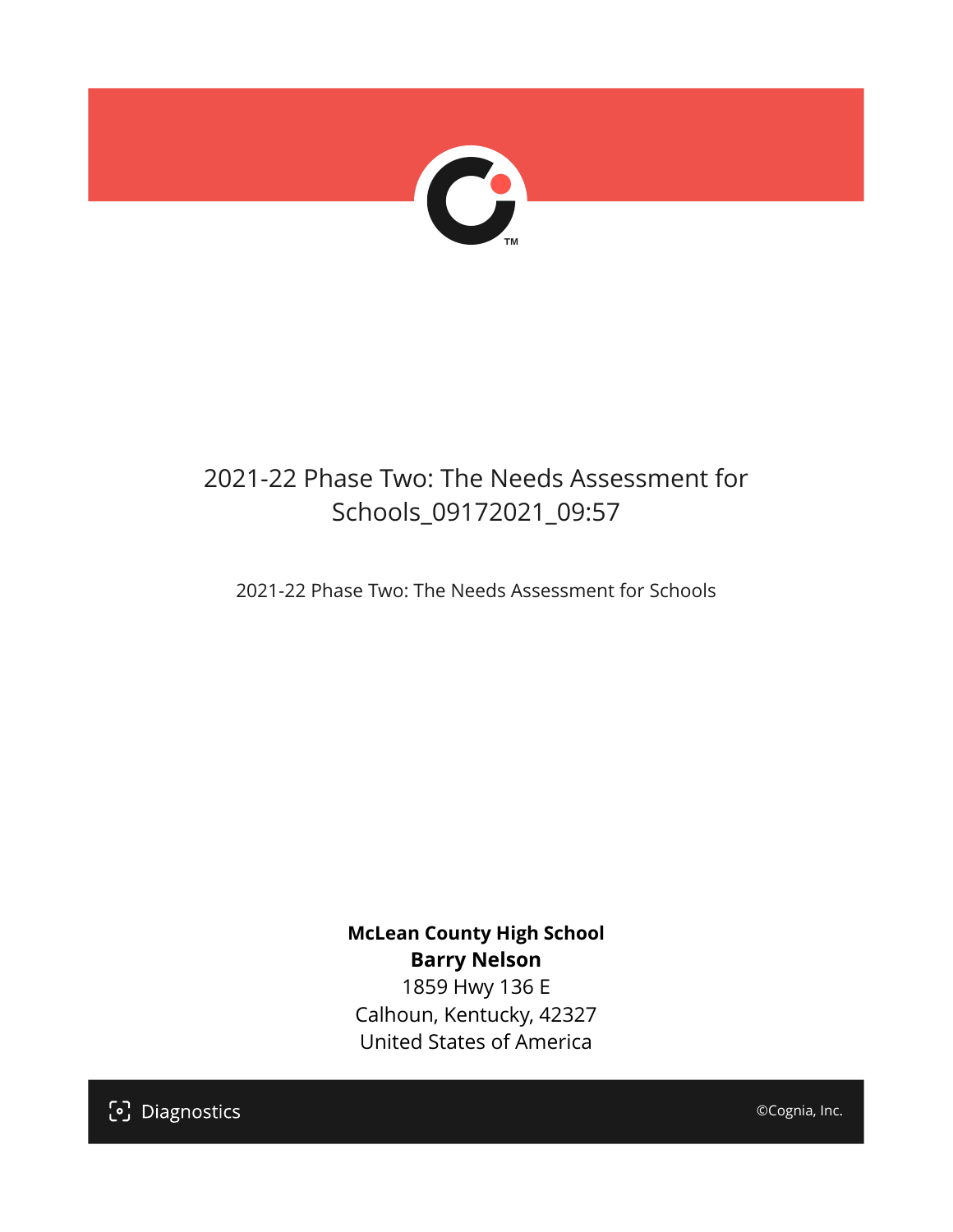#### **Table of Contents**

|                    | 2021-22 Phase Two: The Needs Assessment for Schools Understanding Continuous Imp 3 |  |  |  |
|--------------------|------------------------------------------------------------------------------------|--|--|--|
| Attachment Summary |                                                                                    |  |  |  |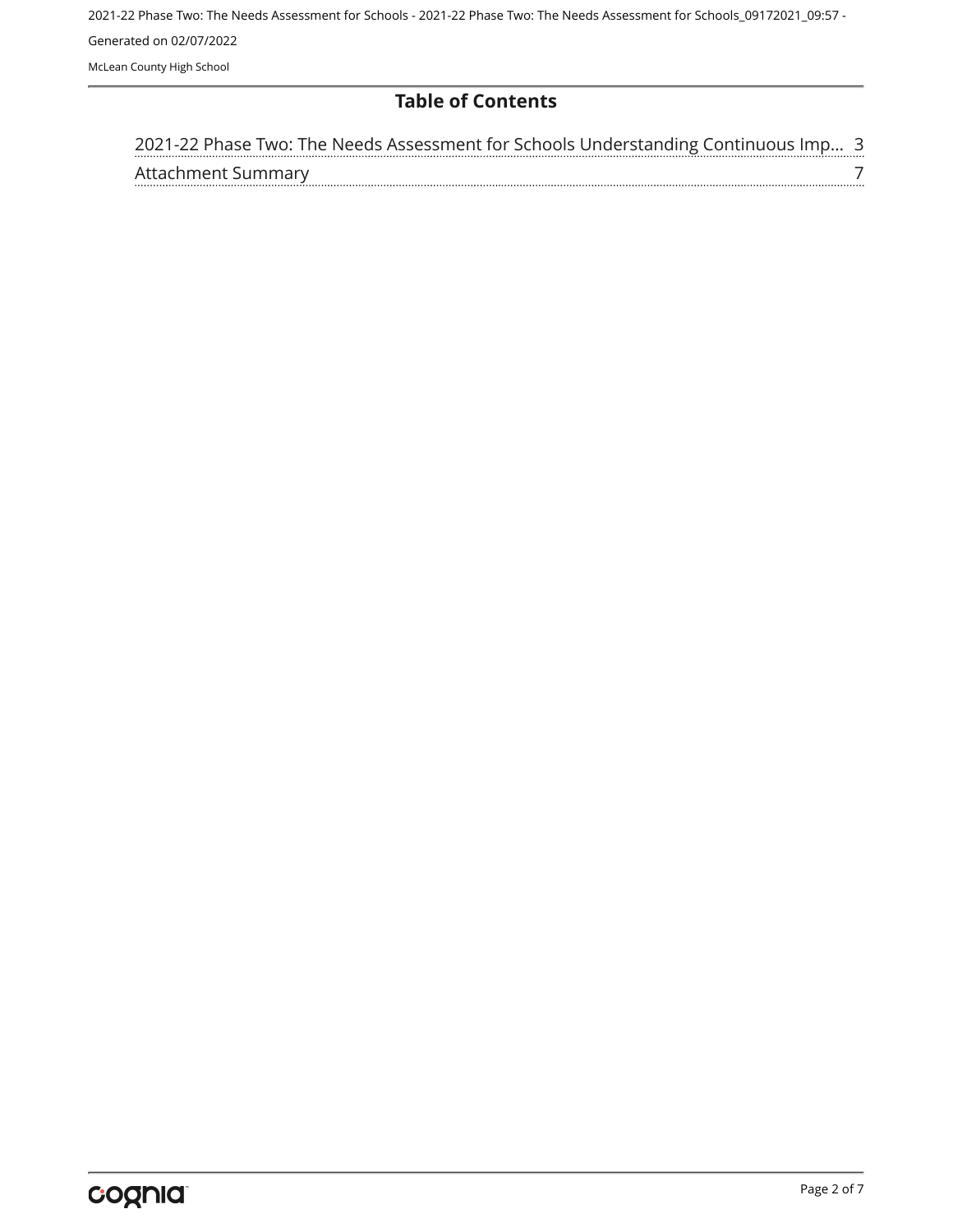### <span id="page-2-0"></span>**2021-22 Phase Two: The Needs Assessment for Schools Understanding Continuous Improvement: The Needs Assessment for Schools**

The Needs Assessment Diagnostic will facilitate the use of multiple sources of data to determine the current reality and establish a foundation for decision-making around school goals and strategies. Once completed, the diagnostic will lead to priorities to be addressed in the comprehensive school improvement plan to build staff capacity and increase student achievement. The needs assessment is to be conducted annually as an essential part of the continuous improvement process and precedes the development of strategic goals (i.e. desired state).

While the focus of continuous improvement is student performance, the work must be guided by the aspects of teaching and learning that affect performance. An effective improvement process should address the contributing factors creating the learning environment (inputs) and the performance data (outcomes).

The needs assessment provides the framework for all schools to clearly and honestly identify their most critical areas for improvement that will be addressed later in the planning process through the development of goals, objectives, strategies and activities. 703 KAR 2:225 requires, as part of continuous improvement planning for schools, each school to complete the needs assessment between October 1 and November 1 of each year and include: (1) a description of the data reviewed and the process used to develop the needs assessment; (2) a review of the previous plan and its implementation to inform development of the new plan; and, (3) perception data gathered from the administration of a valid and reliable measure of teaching and learning conditions.

#### Protocol

1. Clearly detail the process used for reviewing, analyzing and applying data results to determine the priorities from this year's needs assessment. Include names of school councils, leadership teams and stakeholder groups involved, a timeline of the process, the specific data reviewed, and how the meetings are documented.

Our process for reviewing, analyzing, and applying data results at MCHS is multifaceted and ongoing. Formative and classroom data is analyzed in bi-weekly PLC groups. Leadership team reviews attendance, behavior, and any new academic data. 2020-21 academic data was reviewed by staff during a Professional Learning Day where an in-depth analysis of Key Core Work Processes was also conducted. Needs assessment was also conducted by SBDM in september meeting. by reviewing data and making recommendations.

#### **Trends**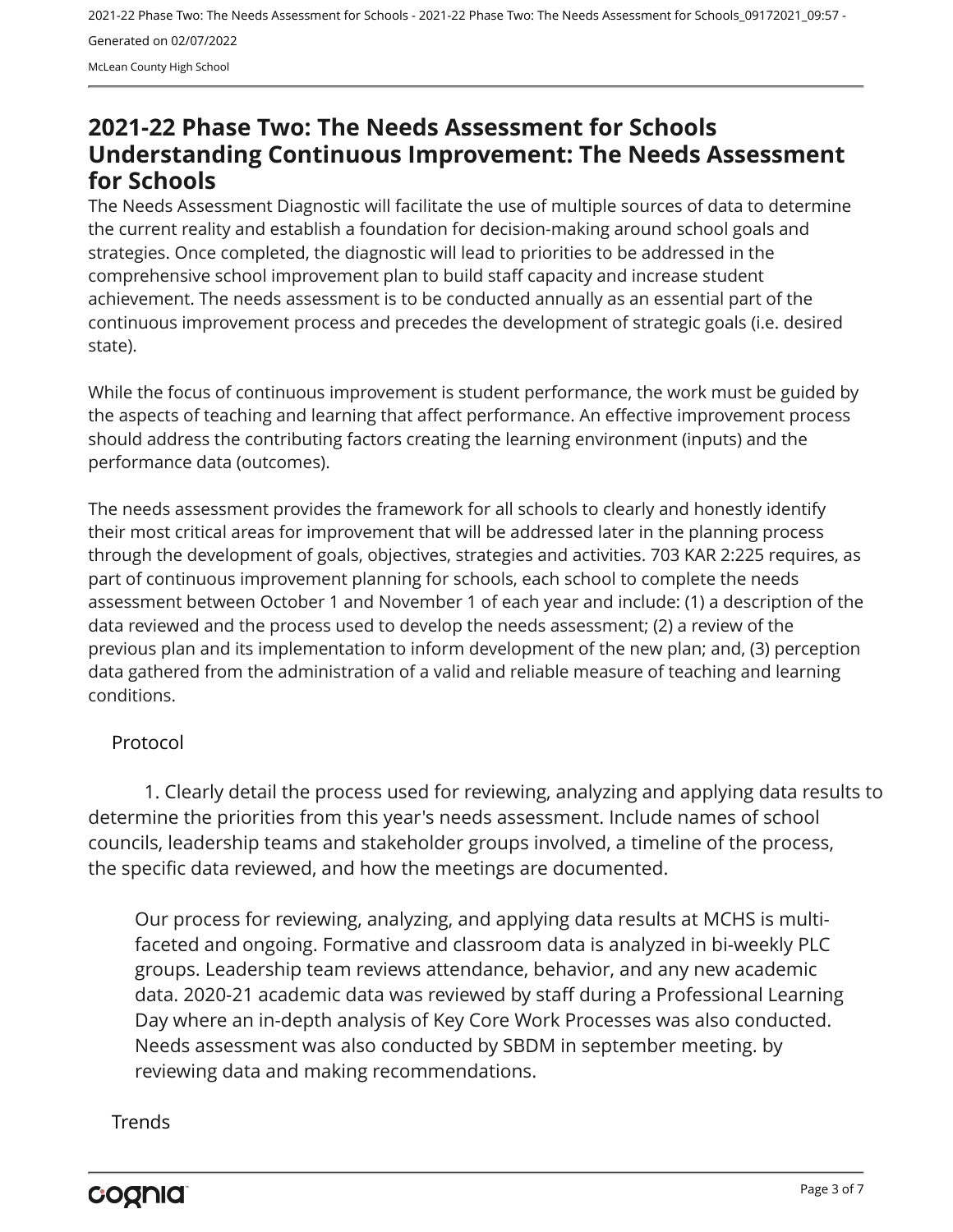2. Analyzing data trends from the previous two academic years, which academic, cultural and behavioral measures remain significant areas for improvement?

#### **Example of Trends**

- The number of behavior referrals increased from 204 in 2019-20 to 288 in 2020-21.

- From 2018 to 2020, the school saw an 11% increase in novice scores in reading among students in the achievement gap.

The number of behavior referrals were very small and not a good indicator since we were only in person for the last 9 weeks of school.

Current State

3. Plainly state the current condition of the school using precise numbers and percentages as revealed by multiple sources of outcome data. Cite the source of data used.

#### **Example of Current Academic State:**

- Thirty-four percent (34%) of students in the achievement gap scored proficient on KPREP Reading.

- Fifty-four percent (54%) of our students scored proficient in math compared to the state average of 57%.

#### **Example of Non-Academic Current State:**

- Teacher attendance rate was 84% for the 2020-21 academic year.

- Survey results and perception data indicated 62% of the school's teachers received adequate professional development.

Transition Ready was at 61% in 19-20, due to the change in KDE category in 20-21 to Transition to Adult Life trend data is not available ; 20-21 ACT content area scores achieving Benchmark : 20-21 Reading 40.3 % up from 19-20 33% ; 20-21 Math 32.6% up from 19-20 Math 23%; 19-20 Reading 40.3% up from 19-20 33%; 20-21- Science 21.2 up from 19-20 Science 21%.. 20-21 Writing 67.7% above the state average 57.7% Non-academic data revealed: . There were 13 behavior events and 0 out of school suspension events .

#### Priorities/Concerns

4. Clearly and concisely identify the greatest areas of weakness using precise numbers and percentages.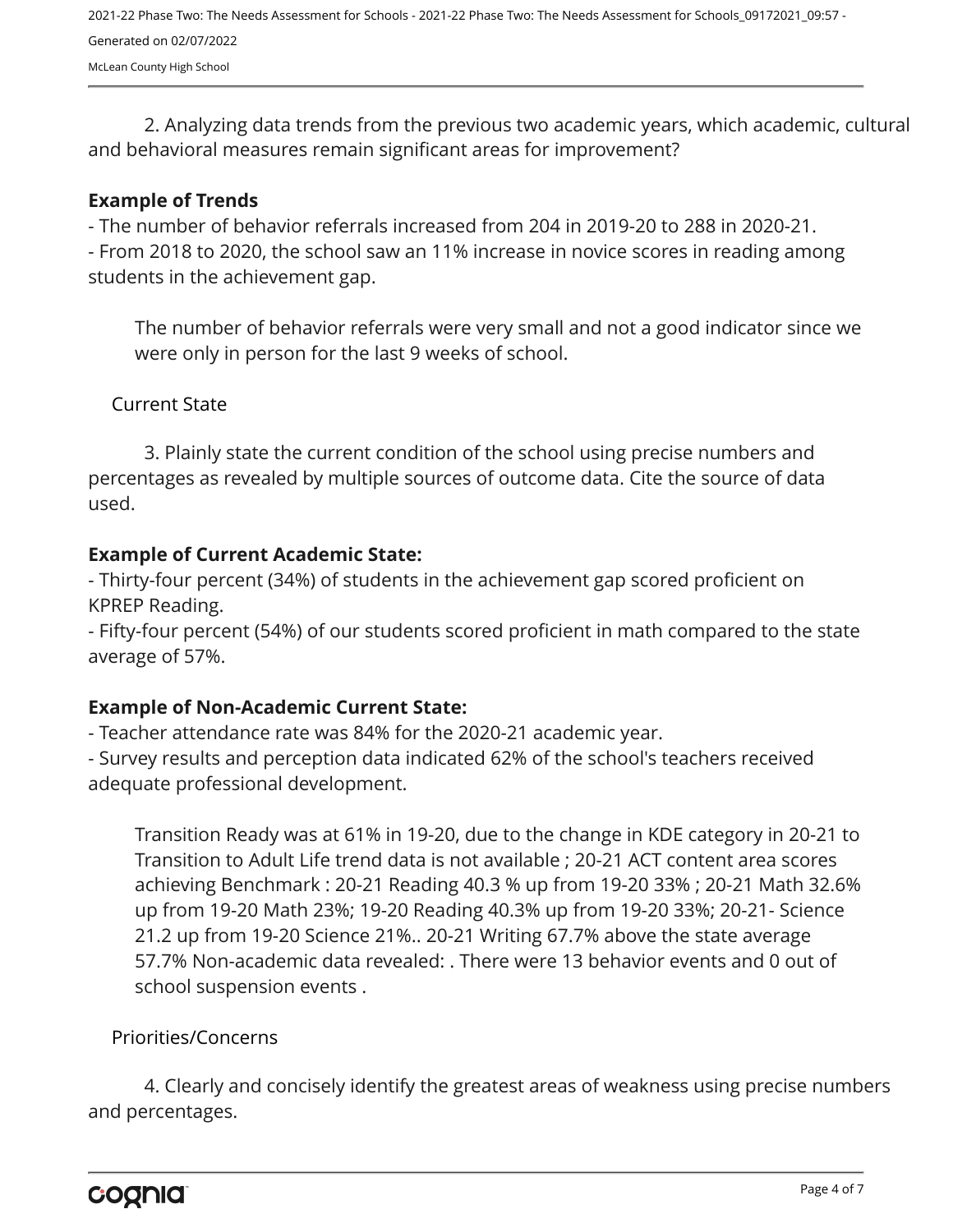McLean County High School

**NOTE:** These priorities will be thoroughly addressed in the Comprehensive School Improvement Plan (CSIP) diagnostic and template.

**Example:** Sixty-eight (68%) of students in the achievement gap scored below proficiency on the KPREP test in reading as opposed to just 12% of non-gap learners.

Our weakest area appears to be science with a 21.2% proficiency rate; however, reading and math remain our priority concerns as the percentage of students meeting benchmark have have increased but still slightly above the state average or even.

#### Strengths/Leverages

5. Plainly state, using precise numbers and percentages revealed by current data, the strengths and leverages of the school. Explain how they may be utilized to improve areas of concern listed above.

**Example:** Reading achievement has increased from 37% proficient to its current rate of 58%. The systems of support we implemented for reading can be adapted to address our low performance in math.

Reading and Math proficiency measures have improved this year, but both are significant areas of concern. However Writing improved significantly over the past two years. Reaching a High of 67.7% P & D

Evaluate the Teaching and Learning Environment

6. Consider the processes, practices and conditions evident in the teaching and learning environment as identified in the six Key Core Work Processes outlined below:

[KCWP 1: Design and Deploy Standards](https://education.ky.gov/school/csip/Documents/KCWP%201%20Strategic%20Design%20and%20Deploy%20Standards.pdf)

[KCWP 2: Design and Deliver Instruction](https://education.ky.gov/school/csip/Documents/KCWP%202%20Strategic%20Design%20and%20Deliver%20Instruction.pdf)

[KCWP 3: Design and Deliver Assessment Literacy](https://education.ky.gov/school/csip/Documents/KCWP%203%20Strategic%20Design%20and%20Deliver%20Assessment%20Literacy.pdf)

[KCWP 4: Review, Analyze and Apply Data](https://education.ky.gov/school/csip/Documents/KCWP%204%20Strategic%20Review%20Analyze%20and%20Apply%20Data.pdf)

[KCWP 5: Design, Align and Deliver Support](https://education.ky.gov/school/csip/Documents/KCWP%205%20Strategic%20Design%20Align%20Deliver%20Support%20Processes.pdf)

[KCWP 6: Establishing Learning Culture and Environment](https://education.ky.gov/school/csip/Documents/KCWP%206%20Strategic%20Establish%20Learning%20Culture%20and%20Environment.pdf)

Utilizing implementation data, perception data, and current policies and practices:

a. Complete the [Key Elements Template.](https://education.ky.gov/school/csip/Documents/School%20Key%20Elements%20Template.docx)

b. Upload your completed template in the attachment area below.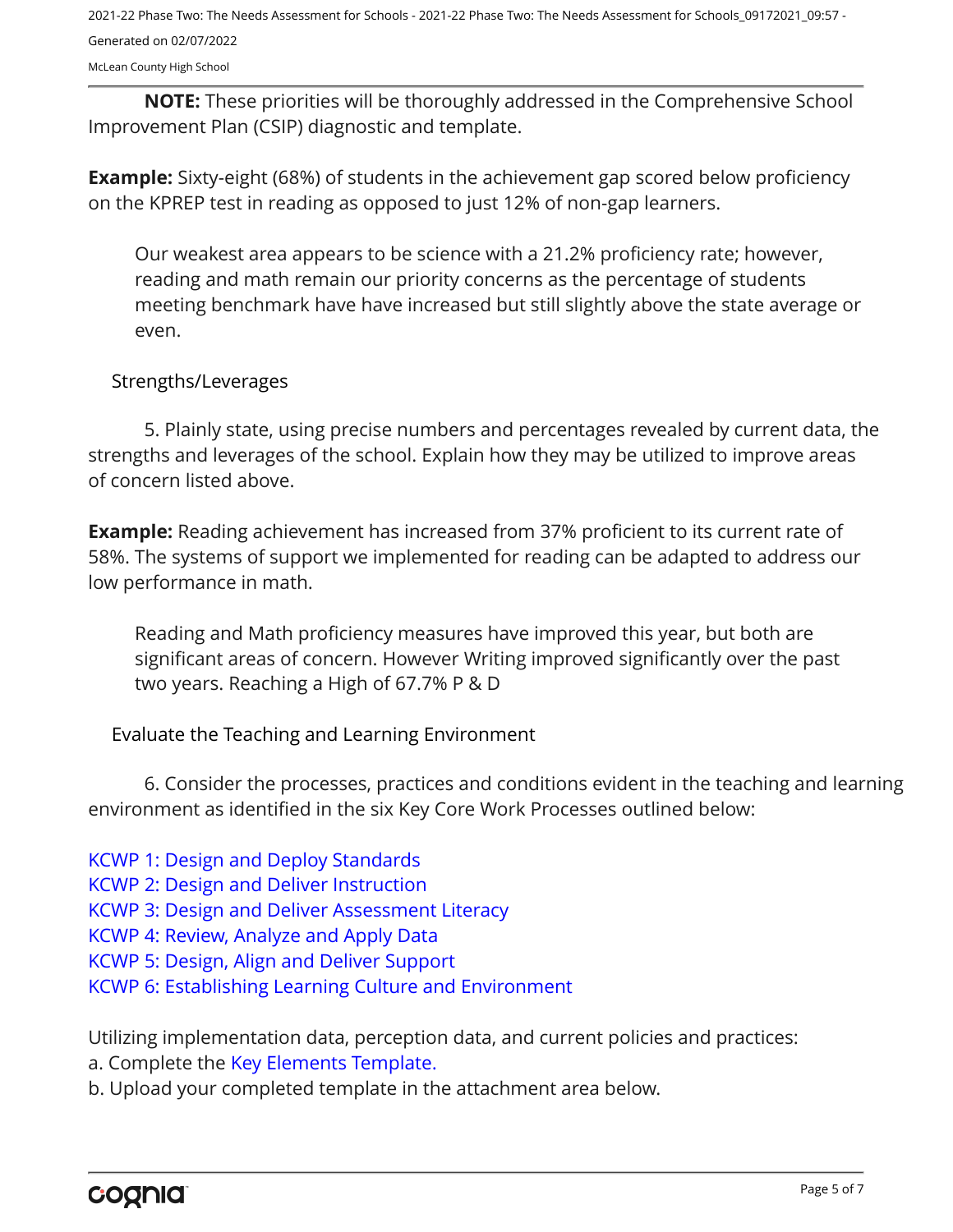McLean County High School

After analyzing the Key Elements of your teaching and learning environment, which processes, practices or conditions will the school focus its resources and efforts upon in order to produce the desired changes?

Note that all processes, practices and conditions can be linked to the six Key Core Work Processes.

**NOTE:** These elements will be thoroughly addressed in the Comprehensive School Improvement Plan (CSIP) diagnostic and template.

Our 4 year graduation rate fell slightly from 96.5% in 19-20 to 95.7 in 20-21. Our 5 year graduation rate rose from 96.1 in 19-20 to 97.4% for 20-21.

#### **ATTACHMENTS**

#### **Attachment Name**

**E** Fall 21 KWC